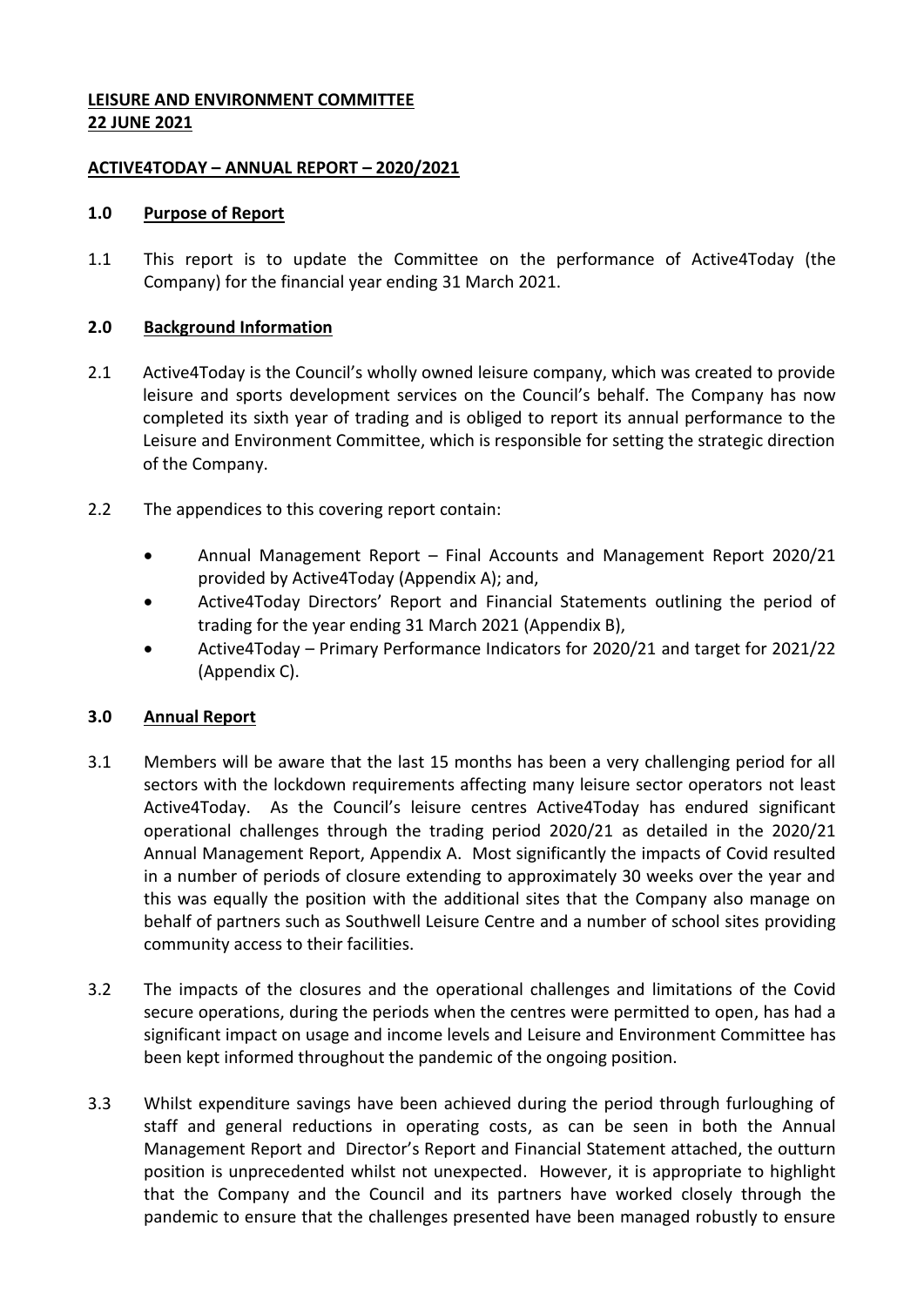the best possible outturn position could be achieved under the prevailing covid restrictions.

### **Overview of performance**

- 3.4 Leisure and Environment Committee has overall responsibility for setting the strategic direction of the Company through the annual approval of the Active4Today business plan, which sets out the outcomes the Committee wishes the Company to work toward in return for a management fee. Performance is monitored through a framework agreed by Leisure and Environment Committee.
- 3.5 An overview of the Company's Final Accounts and Performance Update is contained in Appendix A and the Directors' Report and Financial Statements Report for 2020-21 is attached to this report at Appendix B. Performance overall has been decimated through the period due to lockdown requirements as directed by Government and the limited periods of restricted opening between the dates of 25 July 2020 to 4 November 2020 and 3 December 2020 to 31 December 2020 which offered little opportunity for the Company to make any serious inroads into the recovery process due to the stop start nature of the pandemic and its relationship with its customer membership base.
- 3.6 Whilst exceptional efforts were made by the Company to maintain the relationship with its Activo and Xperience members and users generally the operating model of a predominantly monthly direct debit membership base of customers has resulted in a significant downturn in income levels due to suspension of and in some instances cancellations of memberships. This was a direct consequence of the uncertainty of when restrictions would be lifted and business could return to something resembling the precovid leisure offer.
- 3.7 Despite the covid challenges the Company did an excellent job in retaining approximately 70% of its membership base, (which was higher than the industry predictions, which ranged between 40% and 60%). However, the 30% loss was higher than initially anticipated, due to issues of confidence within certain groups which were identified as being at higher risk to return to the centres, such as the 60 plus market, GP referrals and users with disabilities. In addition, the impact of clubs not returning also had a negative effect, due to adult group participation restrictions driven by Government and the Sports National Governing Body's (NGB) guidelines. Pay and play income has also been lower than expected during the periods of opening, in comparison to previous years and this is mainly due to the initial restrictions from NGB's impacting on club block bookings.
- 3.8 Covid impacts reduced memberships from 11,991 compared with the corresponding period in the previous year down to 7,784 (A4T 5,169 and SLC 2,615) at year end. In terms of usage the figures reported are even more dramatic with visits reducing to 262,324 across all sites compared to the previous year's outturn of 1,189,899, a net reduction of 78% in total. However, this position would not have been achieved without the work that the Company did around recovery plans to support members and users through the various reopenings and the need to have in place robust covid-secure safe systems of work to ensure returning customers were safe.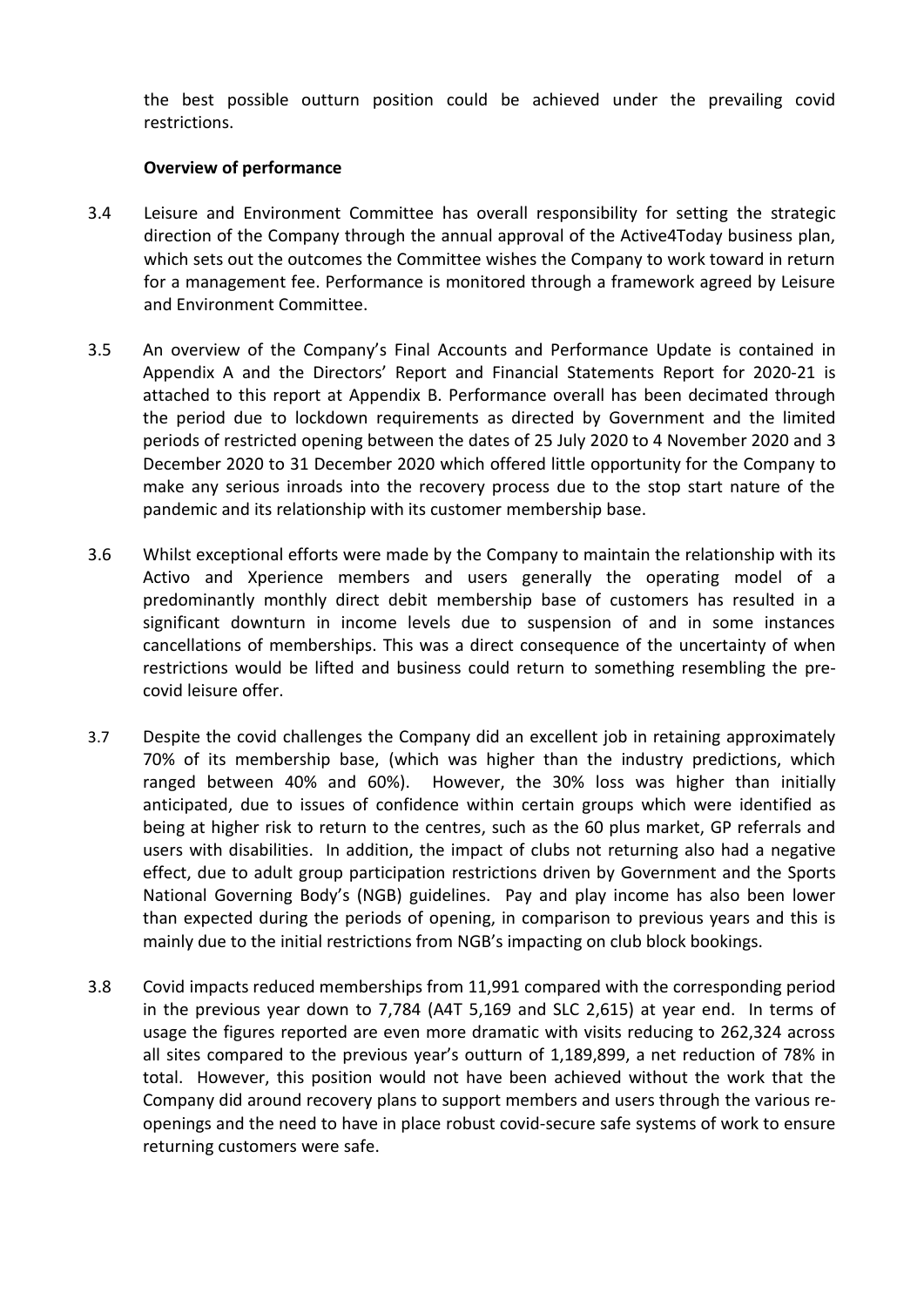### **Overview of finance**

- 3.9 During the period 1 April 2020 to 31 March 2021, the financial statements at Appendix B show that the Company recorded a net trading deficit of £197,261 for the year, however, this figure reduces to net zero or a neutral position in effect following an equivalent transfer of funds from the Company's reserves as previously reported to Leisure and Environment Committee. Details of the financial outturn are covered in Section 3 of Appendix A, however, in effect the trading position has been affected by a number of factors which include management fee payments made to the Company, savings achieved through reductions in operational expenditure, grant payments received through the furlough scheme, Covid Additional Restrictions Grants (ARG), Business Rates support grants, DCMS and Sport England's National Leisure Recovery Fund (NLRF) grant and remodelling of the staffing structure and resource allocation to return the break-even outturn.
- 3.10 Due to the transfer of funds from reserves the Company's earmarked usable reserves, as at 31 March 2021 now stand at £199,558 down from £396,819 on the balances held at 31 March 2020, a decrease of £197,261 as highlighted in paragraph 3.9 and are currently allocated as follows:

| Repairs and Renewals Reserve             | £187,002 |
|------------------------------------------|----------|
| Repairs and Renewals Development Reserve | £12,556  |
| <b>Contingency Reserve</b>               | £0       |
| <b>Total Usable Reserves</b>             | £199,558 |

### **4.0 Issues for Leisure and Environment Committee**

- 4.1 Members will recall that, at the 21 January 2021 meeting of Leisure and Environment Committee, a decision was taken to make an additional grant of up to £800K, from Covid grant support receipts from Government, to the Company in order to mitigate the ongoing financial impacts of covid as forecast by the Company at the time. This additional financial support will enable the Company to continue to deliver business recovery activity which will be its primary focus for the 21/22 period. Accordingly provision has been made within the current revenue budget 2021/22 and this is to be welcomed, however, it will only be drawn down as required and will be dependent on the recovery of the sector as the lifting of restrictions progresses and customer confidence returns in the market place. The financial situation will be monitored closely by the Council and the Company and members will be updated on the direction of travel on a regular basis.
- 4.2 Moving forwards it will be necessary for the Council and the Company to continue to work collaboratively to ensure that the Company is in a strong position to respond positively to the challenges of the pandemic. The additional financial stability will enable the Company to continue to operate in a Covid-secure way in order to re-instil customer confidence in its leisure offer until the business activity returns to something like pre-Covid levels in terms of membership base and usage figures.
- 4.3 In order to provide a target for performance the Company has taken into consideration the latest available guidance, the Government's Road Map and its timetable for easing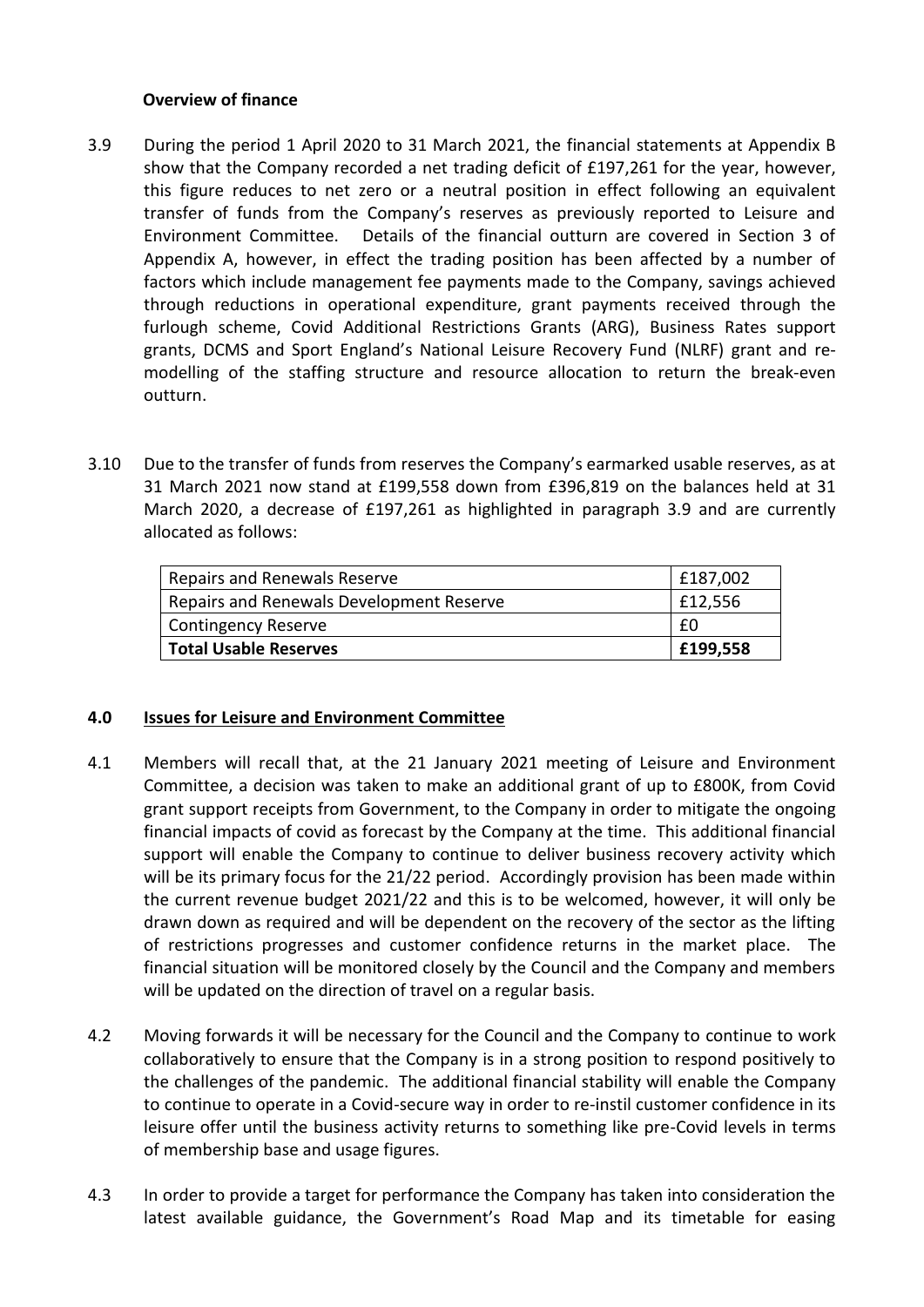restrictions and new market opportunities to forecast a membership target of 9,951 members (A4T 6,652 and SLC 3,061) and usage of 700,000 to year end. Again this direction of travel will be closely monitored and adjusted as necessary as the leisure landscape becomes more certain.

- 4.4 Following the phased re-opening of the centres early signs are encouraging that memberships are starting to increase and this will be closely monitored over the coming months and the introduction of a new on line membership sign up portal will make the joining or re-joining process easier and more user friendly than ever.
- 4.5 As the Company looks to develop its recovery the opening of the new swimming pool at Dukeries will be a welcomed new addition to the leisure offer replacing the old pool which was closed in 2017. The re-introduction of a pool will help to secure new members which is currently being developed as part of the new swimming programme which will commence over the weekend of  $3<sup>rd</sup>/4<sup>th</sup>$  July when former Great Britain Olympian, multiple world champion swimmer and TV commentator Mark Foster, will support the official opening of the pool. As part of the marketing and advertising of the new facility, the Company will be undertaking a programme of promotions and offers, with a view to increasing memberships at the site and which will be linked to new swimming lessons, laned swimming, parent and toddler sessions and fun swims with an inflatable to attract a new market of younger swimmers from the local community.

# **5.0 Equalities Implications**

5.1 There are no adverse equalities implications arising from this report I respect of protected characteristics. The re-provision of a pool at Ollerton will improve access opportunities for the local community thereby making a positive contribution to the equality and diversity agenda.

### **6.0 Digital Implications**

6.1 The Company already uses multiple digital solutions in the performance of its operations. Moving forwards A4T will work closely with the Council's ICT team to develop further digital solutions as deemed appropriate to ensure that customers are assisted in self-serve as far as is reasonably practicable in order to meet the Council's Digital Agenda and Local Digital Declaration.

### **7.0 Financial Implications – FIN21-22/8015**

7.1 There are no additional budget implications for the Council as a result of this annual report. The financial impact on the company for the year 2020/21 is detailed in the body of the report. Any future proposals and any further impact from Covid will be closely monitored and reported to the Committee as and when necessary.

### **8.0 Community Plan – Alignment to Objectives**

8.1 The provision of the Council's high quality and accessible leisure centres makes a significant contribution to the health and wellbeing of members of the community. Specifically the role that the Company performs for the Council, by operating the leisure centres and